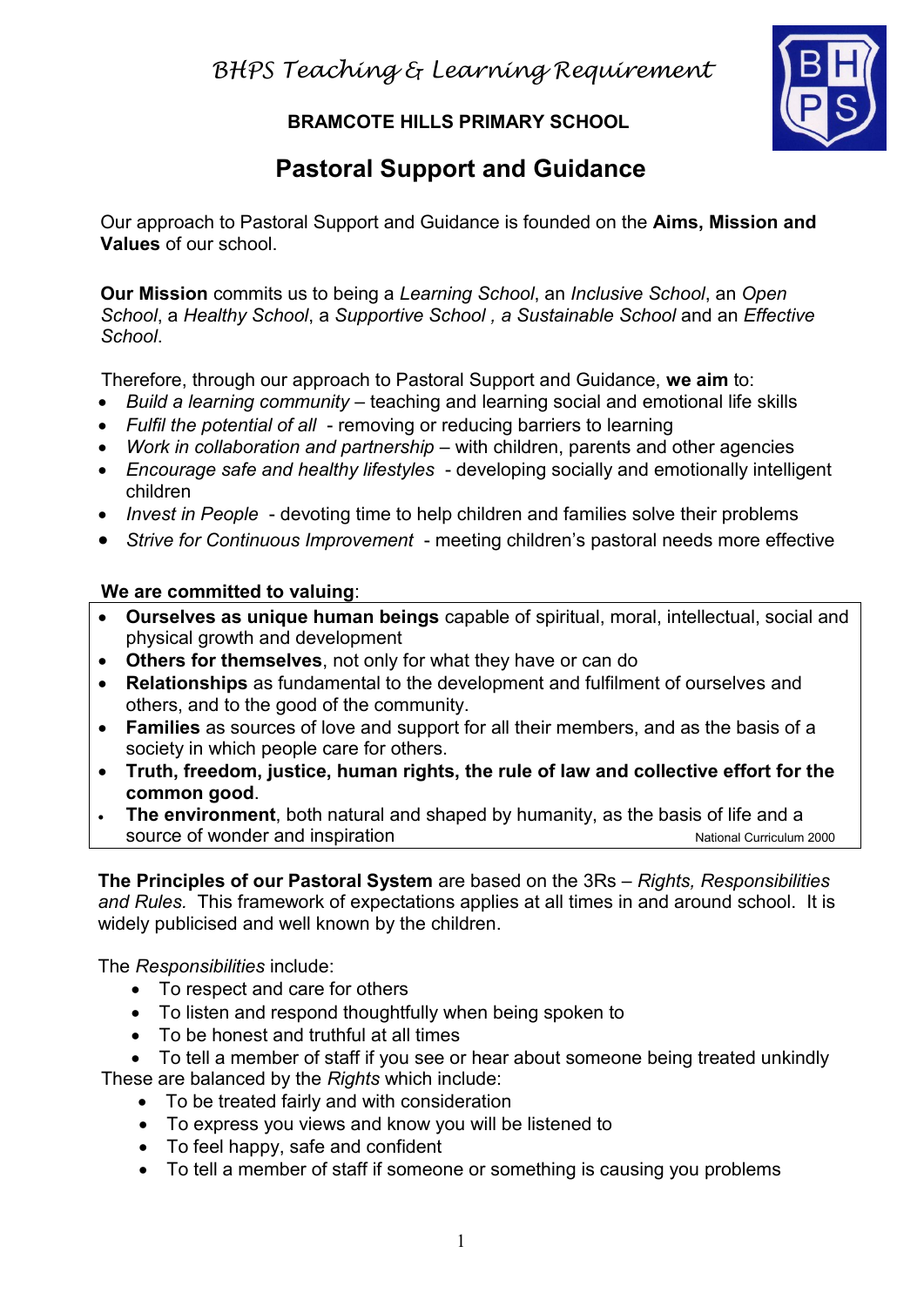The *Five School Rules* govern all relationships in school and so, when supporting a child pastorally, all involved will *speak kindly and politely*, *always show good manners* and follow appropriate protocols in terms of physical contact and safeguarding guidance.

Our pastoral systems and programmes are therefore designed to make the *Rights and Responsibilities* a reality in our school, based on Rules which are followed by everyone in the school community.

## **Confidentiality**

No assurances of confidentiality should be made to children. It is highly unlikely that anything a child says or discloses to an adult in school should remain confidential as any issues to do with child protection will have to be referred to the Designated Safeguarding Officer; and any pastoral, family or medical issue will need to be shared with appropriate staff on a need-to-know basis.

No assurance of confidentiality should be made to parents or carers and this should be made clear before any information is disclosed. If the issues affect the family, health, welfare or safety of a child in school then other relevant adults will need to be informed.

The extent and timing of the sharing of such information may be a matter for discussion with the parent concerned. However, no adult should hold such information without sharing it with at least one senior colleague.

On the other hand, issues of a personal and sensitive nature should not be shared or discussed outside school and should be shared only with those agreed as having a legitimate interest. Information shared in this way should be factual, truthful and sufficient to ensure appropriate support and guidance can be provided.

## **Roles and Responsibilities**

**Governors** agree the school's pastoral approach though adopting a Behaviour Policy, an Anti-Bullying Policy, a Race Equality Policy, an Equality Policy, a Child Protection Policy, a Use of Children's Images Policy, a procedure for supporting bereaved children and other guidelines for use in school.

**The Head Teacher** implements the school's policies and ensures that they are widely known and applied consistently

**The School Leadership Team** monitors the effectiveness of these policies and recommend regular reviews and updates

**Class Teachers** get to know the children in their class well and forge a link with their families, where possible. They therefore provide children with a first line of pastoral support in case of difficulty

**Teaching Assistants** work across classes and provide another vital source of support and pastoral care for children other than their class teacher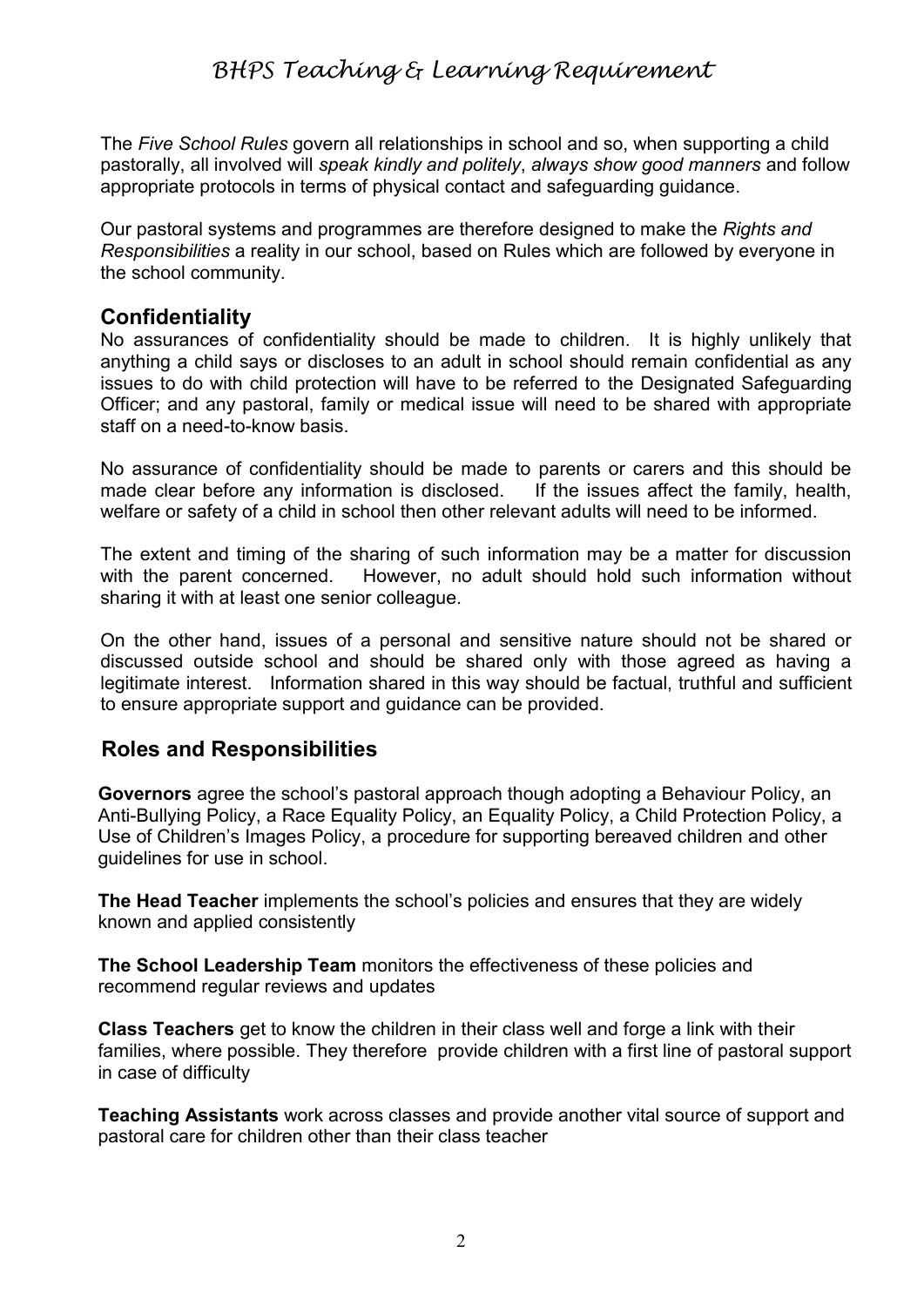## *BHPS Teaching & Learning Requirement*

**Midday Supervisors** work across the school providing a listening ear and pastoral support to children especially during the lunchtime break. They offer help in solving problems and refer any more complex issues to an appropriate person who can follow up their concerns

**Office and Premises Staff** offer a listening ear to children who might speak with them and refer them to an appropriate person who can follow up their concerns.

#### **Pastoral Support in Practice**

**Our Pastoral System is therefore based on high quality relationships and high levels of trust built up between children and the adults in the school community.**

A variety of systems and activities are in place to enable children to access the support and guidance they need:

- Adults are available **in class and during break times** for children to talk to about anything that might be worrying them. If necessary, a more suitable time is arranged to talk in detail.
- One Teaching Assistant has responsibility for Play Development and **Conflict Resolution** and is available after every break time for teachers to refer any dispute or argument that remains unresolved. The Head Teacher also refers issues raised by parents or children for an initial investigation.
- The school **Worry Box and** Suggestion Box provides direct access to the Head Teacher at any time. Messages left are responded to within one working day.
- Class **SID Boxes** (*Suggestions, Ideas and Discussions*) together with class Worry Boxes and DARE Boxes also provide opportunities for children to raise issues with staff. All suggestions made or concerns raised are responded to and outcomes explained to children.
- **Events** include *Learning Week* (Sept) which provides time for teachers to get to know children's learning preferences, strengths and weaknesses and friendships; *Anti Bullying Week* (Nov) which provides an opportunity to share any concerns about bullying and highlights our slogan *We are a telling school with no excuses and no bystanders; Anti-Racism Campaigns* which provides an opportunity to highlight issues of racism; *Parents' Evenings* (Nov & Mar) which provide an opportunity to meet and share perspectives with parents and carers; pupil and parent surveys which provide an opportunity to comment on services provided, raise concerns and suggest improvements.

### **Exceptional Pastoral Needs**

In addition to the on-going systems and programmes, the school aims to respond to exceptional pastoral needs. These may include bereavement, serious illness, domestic violence, crime, serious bullying, abuse or family upheaval. The school will respond in some or all the ways listed:

- The child will be **linked to a member of staff** of their choice to whom they can talk and share their worries during the school day
- The child will be offered **immediate access** to the Head Teacher (or other senior colleague) if they wish to talk about how they are feeling during the school day
- Teachers will **adapt the curriculum** and its demands, in discussion with parents, to recognise that the child is going though a difficult time